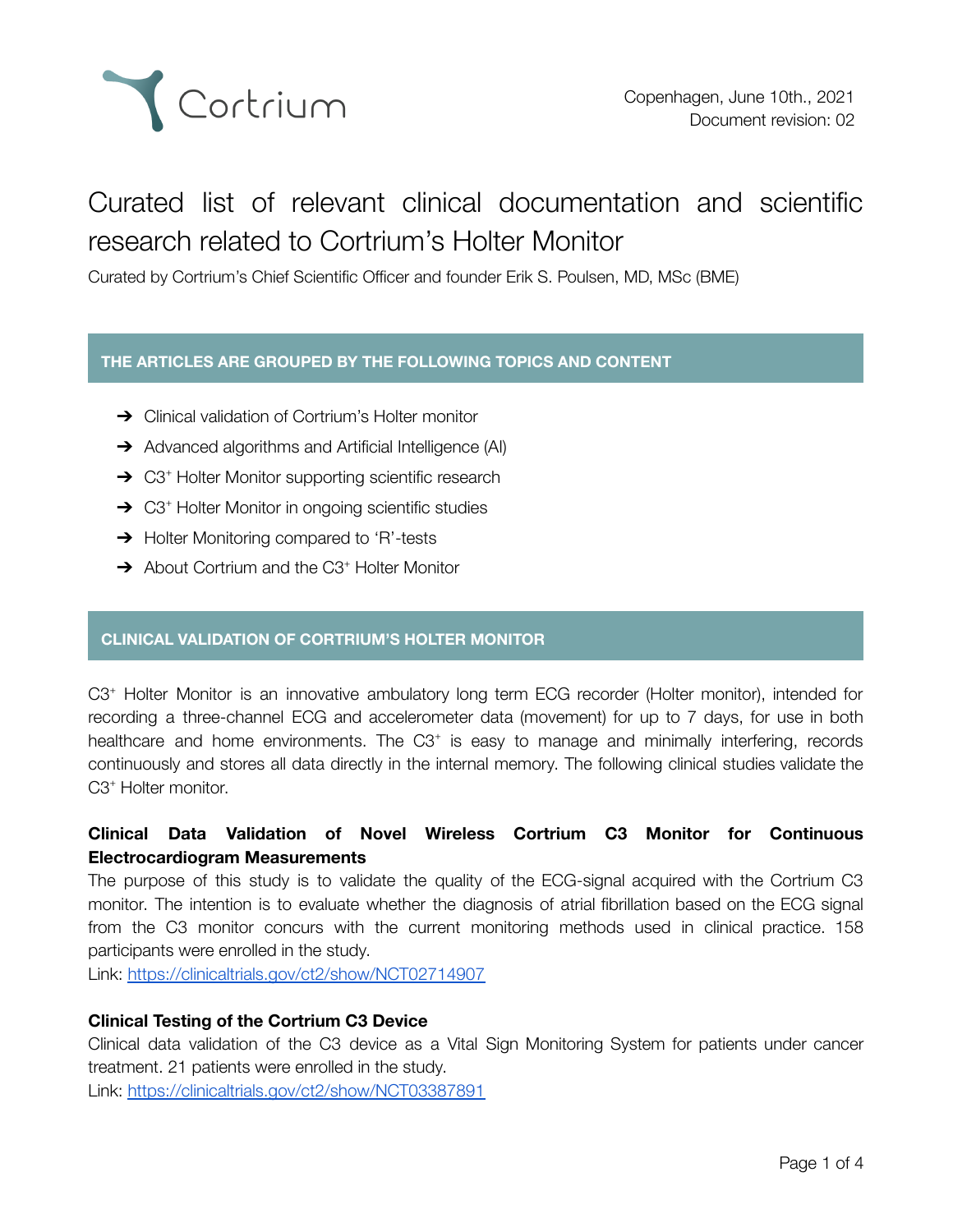

## **Cortrium test of Cardiomatics' accuracy in AF detection of 60 cases**

The aim of the project is to test the quality of automated ECG analysis based on data obtained with the Cortrium C3 Holter monitor. The intention is to validate that the diagnosis of AF based on Cortrium's system is consistent with the current Holter service used in the clinic. 60 patients were enrolled in the study.

Link: <https://www.cortrium.com/holter-comparison>

## **ADVANCED ALGORITHMS AND ARTIFICIAL INTELLIGENCE (AI)**

The relevance and importance of AI and machine learning in cardiology are increasing. In the following, some interesting articles are selected.

#### **Artificial Intelligence in Cardiology: Present and Future**

Artificial intelligence (AI) is a nontechnical, popular term that refers to machine learning of various types but most often to deep neural networks. Cardiology is at the forefront of AI in medicine. For this review, we searched PubMed and MEDLINE databases (..) Articles were selected for inclusion on the basis of relevance. We highlight the major achievements in recent years in nearly all areas of cardiology and underscore the mounting evidence suggesting how AI will take centre stage in the field. Link: <https://pubmed.ncbi.nlm.nih.gov/32370835/>

#### **A Review of Atrial Fibrillation Detection Methods as a Service**

Atrial Fibrillation (AF) is a common heart arrhythmia that often goes undetected, and even if it is detected, managing the condition may be challenging. In this paper, we review how the RR interval and Electrocardiogram (ECG) signals, incorporated into a monitoring system, can be useful to track AF events(..) The main impetus behind the idea of developing a service is that a greater data volume analysed can lead to better patient outcomes.

Link: <https://www.ncbi.nlm.nih.gov/pmc/articles/PMC7246533/>

## **C3 <sup>+</sup> HOLTER MONITOR SUPPORTING SCIENTIFIC RESEARCH**

C3<sup>+</sup> Holter Monitor is instrumental in providing data and documentation to support clinical research covering various topics from disease management to workflow optimization.

## **Arrhythmias in Patients with COVID-19 (ACOVID)**

The study is a prospective clinical cohort study of consecutive patients hospitalized at all hospitals of greater Copenhagen with a laboratory confirmed diagnosis of COVID-19. The investigators aim to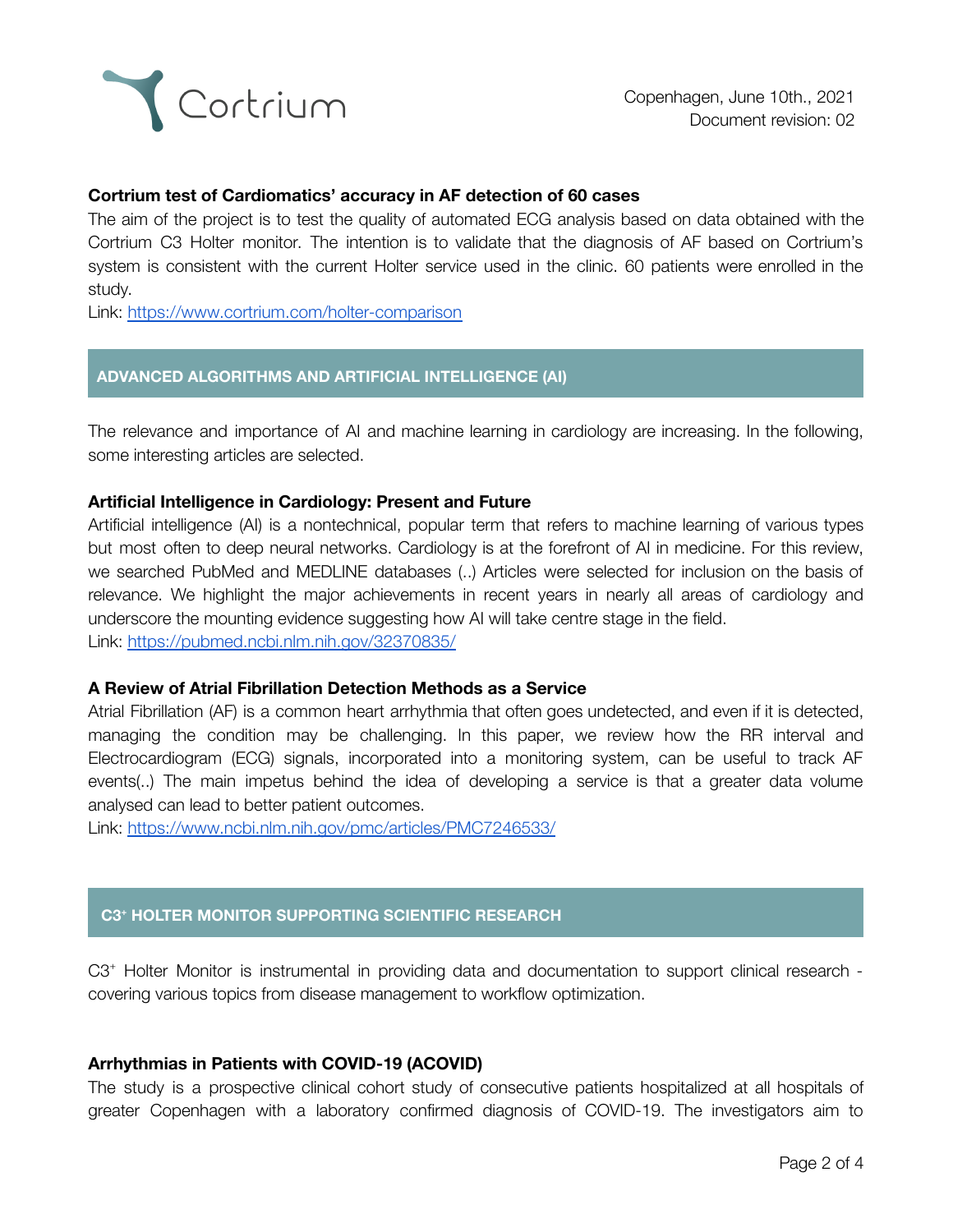

examine if continuous ECG monitoring can be used to understand the contribution of COVID-19 infection in the acute phase to the development of cardiac arrhythmias, especially focusing on cardiovascular outcomes. In all patients included, the investigators aim to examine if continuous ECG monitoring - alone and in combination with biomarkers - can be used to detect early signs of cardiac complications and predict long-term risk of cardiovascular morbidity and mortality following COVID-19 infection. Enrolment of 1000 patients.

Link: <https://clinicaltrials.gov/ct2/show/NCT04395664>

#### **Use of Wearables for Early Detection of Complications After Major Acute Abdominal Surgery**

The purpose of the study is to investigate whether glucose profile, sleep disturbances and heart rate variability measured with wearable devices is associated with postoperative recovery and complications within 30 days after major emergency abdominal surgery. The study is designed as an explorative, prospective cohort study. 40 patients undergoing major emergency abdominal surgery at Zealand's University Hospital Køge are included in the study, and inclusion occurs within 24 hours of end of surgery. Link: <https://clinicaltrials.gov/ct2/show/NCT04257344>

## **C3+ HOLTER MONITOR IN ONGOING SCIENTIFIC STUDIES**

Cortrium participates in several ongoing studies. As an example, the following has been selected. On [https://clinicaltrials.gov](https://clinicaltrials.gov/) most studies can be found by searching for "Cortrium" or "C3+".

## **Embolic Stroke of Undetermined Source, Continuous Electrocardiography and Transthoracic ECHO cardiography in Hospitalized Patients with Ischemic Stroke (ESECHO)**

Brief Summary: Transthoracic echocardiography (TTE) is recommended in patients with ischemic stroke when cardiac etiology is suspected to help plan secondary stroke management. However, discrepancy for specific clinical recommendation exists between cardiologists and neurologists, and data evaluating usefulness of TTE in unselected patients with cryptogenic strokes (CS) and embolic strokes of undetermined source (ESUS) are lacking. The investigators sought to evaluate the value of routinely performed echocardiography in consecutive CS/ESUS patients. The investigators will perform TTE as recommended by guidelines including agitated saline contrast and speckle-tracking to investigate potential implications for secondary stroke management. In addition, the researchers aim to evaluate the effectiveness of long-term continuous electrocardiogram (cECG) monitoring with newer Holter monitors to detect cardiac arrhythmia in patients with CS/ESUS. 500 patients are participating.

Link: <https://clinicaltrials.gov/ct2/show/NCT04808258>

#### **HOLTER MONITORING COMPARED TO 'R'-TESTS**